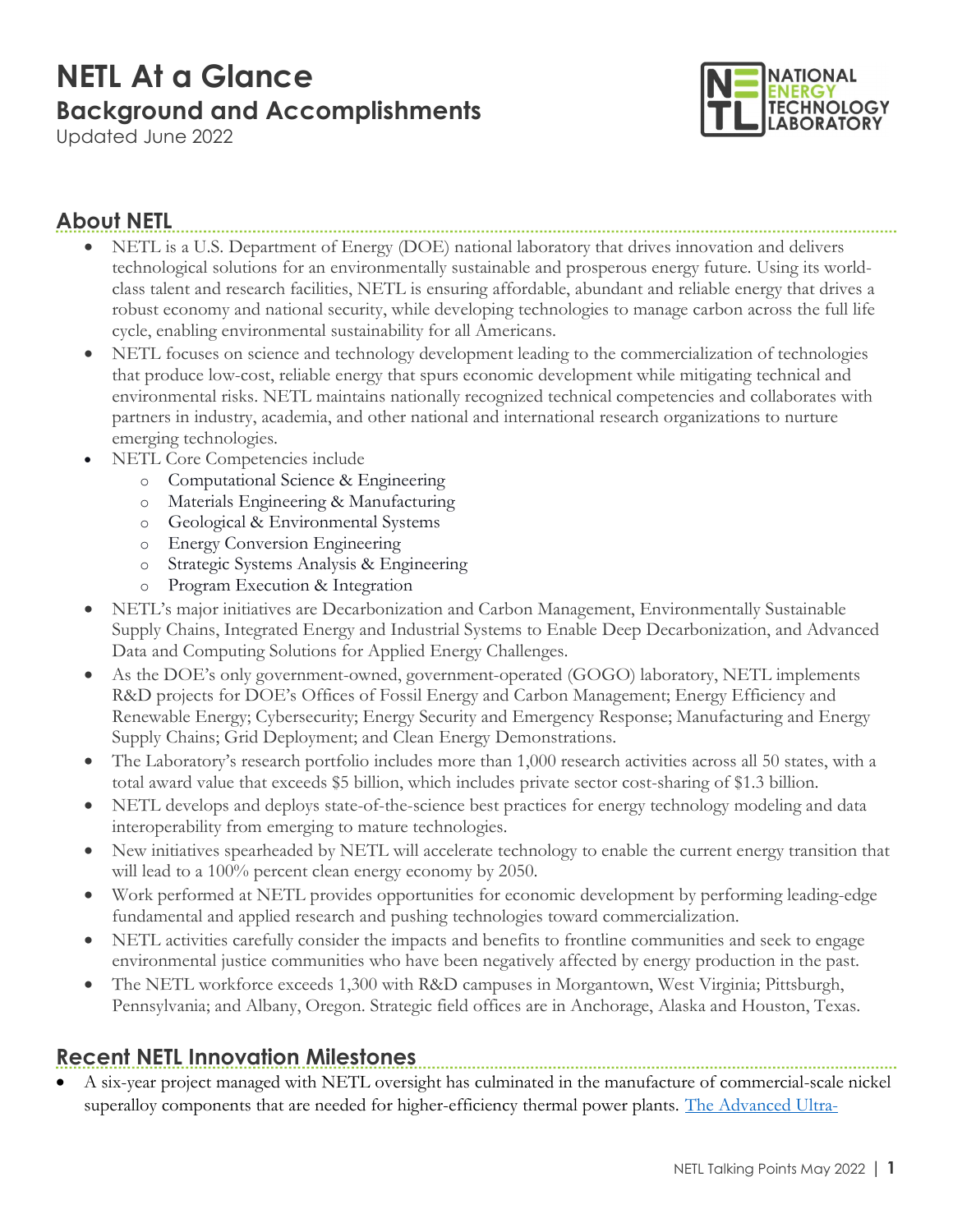Supercritical Component Testing Project has enabled domestic manufacturers to fabricate full commercial-scale components that will enable plants to operate with greater efficiency and at conditions of up to 1,400 degrees Fahrenheit and steam or supercritical carbon dioxide pressures of at least 3,500 pounds per square inch.

- NETL's Hybrid Performance (HyPer) facility was created to support U.S. Department of Energy efforts to research highly efficient power generation technologies that can reduce U.S. dependence on foreign sources of oil and other energy feedstocks. HyPer researchers are also focused on achieving the Administration's goal of zero  $CO<sub>2</sub>$  emissions from power generators by 2035.
- NETL released an analysis tool to advance commercialization of solid oxide cell (SOC) technology. The tool will assist commercial developers and researchers evaluate the costs of manufacturing large volumes of SOC and stacks, aiding the development and commercialization of SOC technology.
- NETL partnered with Membrane Technology and Research Inc. (MTR) to develop MTR's membrane-based  $CO<sub>2</sub>$  capture process that can capture greenhouse gases without using hazardous chemicals at a reduced cost. The technology is now undergoing a large pilot scale field test that will include the construction, installation and operation of a large carbon capture pilot system at the Wyoming Integrated Test Center in Gillette, Wyoming
- U.S. Department of Defense (DOD) progress on a \$4 million plan to pursue a technology for recovering rare earth elements (REEs) and other critical minerals from coal ash, has its roots in a ground-breaking project spearheaded by NETL and private partner – Physical Sciences Inc. (PSI). The DOD's action is an example of how NETL uses cooperative partnerships for technology development in the public and private sectors.
- A digital tool developed by NETL that helps examine ocean currents and wind patterns to predict where oil and other particles in the ocean are likely to travel in the events of an oil spill is being used for a range of non-energy related uses-like keeping track of the Great Pacific Garbage Patch for cleanup activities. NETL's Climatological and Instantaneous Isolation and Attraction Model (CIIAM) leverages scientific expertise along with big data science, machine learning, and computing to forecast hazards and identify risks that contribute to offshore spills.
- Ammonia is used to clean, treat wastewater, fertilize crops, make chemicals, and serve as a refrigerant for cooling systems. NETL researchers are investigating ammonia's vast potential to be a carbon-free fuel for transportation and power generation thanks to some new laboratory capabilities.
- GE Global Research (GEGR), in partnership with Cooperative Energy, completed commissioning tests for a first-of-its-kind full-scale prototype large power transformer (LPT), a technology that can lead to greater grid resilience during power outages. Now fully operational as part of the power distribution system in Columbia, Mississippi, the LPT, represents the world's first variable impedance flexible design transformer in its class, rated at 60 megavolt amperes.
- Bioengineering technology has been developed by NETL's collaboration with the Montana State University Energy Research Institute and Center for Biofilm Engineering, Montana Emergent Technologies (MET), in which microbes initiate a process to help seal problematic defects in wellbore casing cement. The technology has been licensed as a commercial product and has already been used to plug more than 40 wells at sites across the U.S.
- Southwest Research Institute (SwRI), with support from NETL, concluded a five-year project resulting in the development of a novel methane leak detection technology that can reliably, accurately, and autonomously detect and estimate methane leaks in natural gas infrastructure and has the potential to significantly reduce greenhouse gas emissions in the energy sector. The technology represents a significant improvement over existing methane detection systems, which have significantly lower estimation capabilities.
- NETL released a detailed final report Feb. 14, 2022, that encapsulated public and private sector input and key themes associated with fossil energy's role in enabling an accelerated and affordable clean hydrogen future. The report, "Enabling an Accelerated and Affordable Clean Hydrogen Future – Fossil Energy Sector's Role